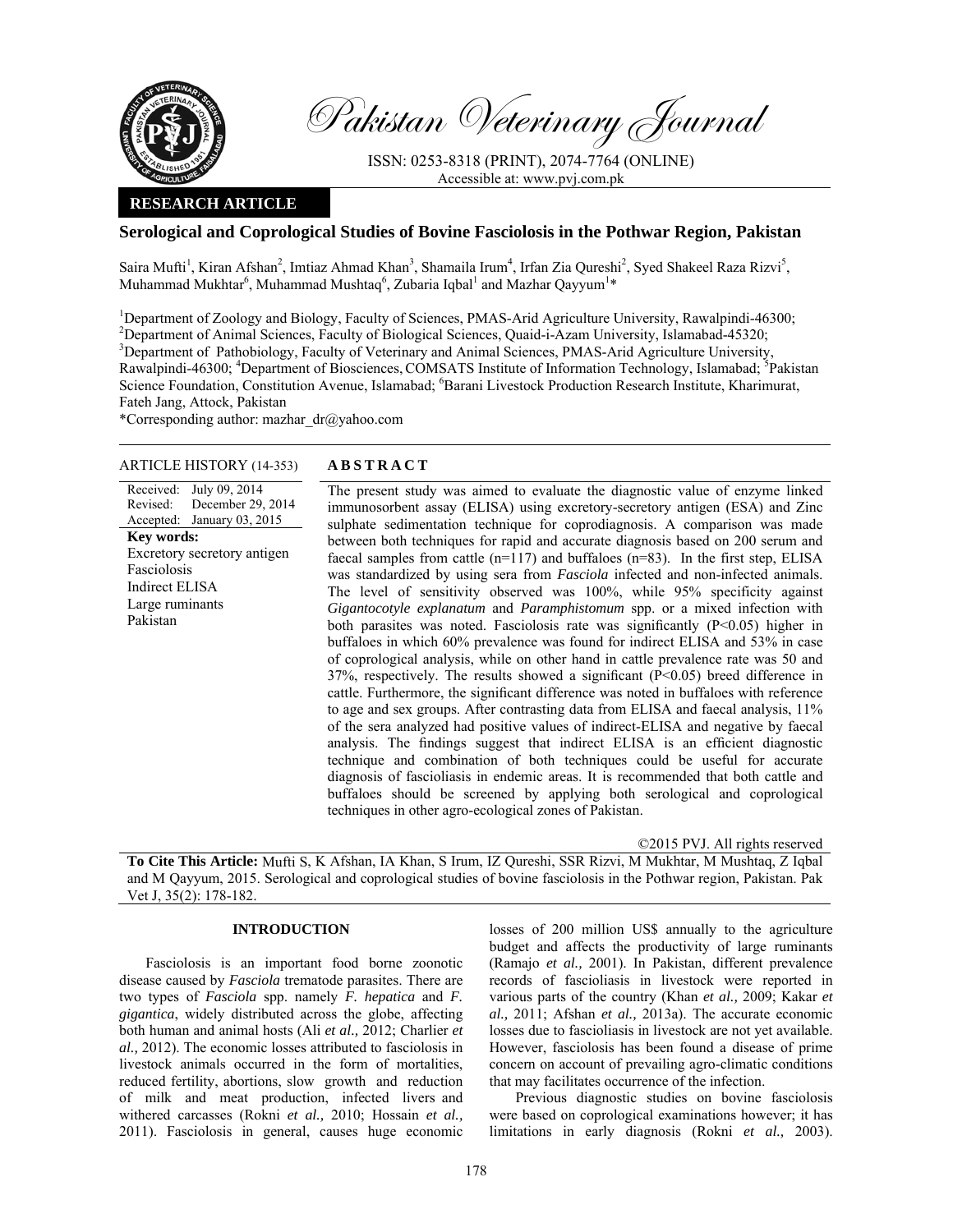Therefore, rapid and accurate diagnosis of the infection is of prime importance for early chemotherapy. The control of fasciolosis was limited in the past due to lack of appropriate early diagnostic test. Recent studies have confirmed the presence of *F. hepatica*/*F. gigantica*  intermediate forms in Punjab through adult morphological and molecular characterizations (Mufti *et al.,* 2011; Afshan *et al.,* 2013b; Mufti *et al.,* 2014; Zaman *et al.,* 2014). This has necessitated the development of rapid diagnostic test by using local fasciolid strains as compared to commercially available kits which may lead to misdiagnosis because of antigenic variations. In present study an indirect ELISA was developed for the serodiagnosis of *Fasciola* infection by using excretory secretory (ES) antigen derived from adult fasciolids of Pothwar region.

### **MATERIALS AND METHODS**

**Experimental site and Animal data:** The area under study lies in the northern part of the Punjab province of Pakistan and comprises of the Pothwar region, lying between 32º-30" N to 34º latitude and from 71º- 45" E to 73º-45" E longitudes (Fig. 1). The large ruminants grazing in Pothwar region follow extensive and semi-extensive farming production systems. The study population consisted of 200 animals, buffaloes belonging to Nili Ravi breed (n=83) and cattle (n=117) belonging to Red Sindhi  $(n=34)$ , Achai  $(n=15)$ , calves (Red Sindhi)  $(n=10)$ , Cross (Jersey x Sahiwal) ( $n=17$ ), Jersey ( $n=12$ ) and Desi breeds (n=29). A stratified random sampling method was used to select animals according to their breeds, sex and age groups.

**Blood and Adult worm collection:** Blood samples were taken in non-EDTA coated vacutainers, centrifuged at 3000 rpm for 15 min, sera was separated and kept at -20 °C until used. Adult worms were collected from infested bovine livers and washed 3-5 times at room temperature with 0.01 M phosphate buffered saline (PBS, pH=7.4) (one worm per five ml) at 37°C for 1 hr. To remove particulate materials, the prepared antigens centrifuged at 12,000 rpm at 4°C for 1 hr.The antigen was aliquoted and stored at –70°C until used. The protein concentration of the ES antigen was measured by the Bradford assay (Bradford, 1976).

**Enzyme linked immunosorbent assay:** The ELISA was performed on 96 well micro-titration plates, filled with 200ml of 4 g/ml antigen with coating buffer and incubated overnight at 4°C. The excess antigens were washed out 3 times, with 0.05% of PBS-Tween; blocked with BSA (200µl/well) for 1 h; reacted with (100µl/well) of animal sera for 1 h; incubated with 1:2,000 rabbit anti-bovine horseradish peroxidase-conjugate IgG (Sigma Immunochemicals) for 1 hr at 37°C. The plate was washed 3 times with PBS-Tween between every change of solution. Finally, 100µl/well of substrate solution containing ortho-phenylenediamine (OPD) (Sigma Immunochemicals) was added. The reaction was allowed to occur in the dark at room temperature for 5 min. The reaction was stopped by adding l00µl/well of 1 M H2SO4. Optical density (OD) at 490 nm was measured with an

ELISA reader. The limit for discriminating negative from positive results was determined by mean value of the negative controls plus 2 standard deviations. The sensitivity and specificity of antigen was calculated as follows (Mandal *et al.,* 1998):

| Sensitivity $\%$ = (True positive – false negative) / true |  |                       |  |  |  |
|------------------------------------------------------------|--|-----------------------|--|--|--|
|                                                            |  | positive $\times$ 100 |  |  |  |
| Specificity $\%$ = (True negative – false positive) / true |  |                       |  |  |  |
|                                                            |  | negative $\times$ 100 |  |  |  |

In order to determine possible cross-reactivity of *Fasciola* antibodies, monospecific sera each of *Gigantocotyle explanatum* and *Paramphistomum* spp. and mixed infection of both parasites were tested.

**Parasitological Techniques:** Three grams of faeces were taken from the rectum and examined by using a modified Zinc sulphate sedimentation technique to determine the presence of fluke eggs along with McMaster technique for faecal egg count (EPG). Trematode eggs were identified on the basis of morphology (Soulsby, 1982; MAFF, 1986).

 **Statistical Analysis:** The association between prevalence and examined animals' data (age, sex and breed) were compared using Pearson's chi-square  $(\chi^2)$  test. Statistical comparisons were carried out using SPSS 17.0 statistical software. A significant level of P<0.05 with 95% confidence level was adopted.

#### **RESULTS**

**Serology (ELISA):** *Fasciola* antibodies level was above the cut-off value in all infected cattle and buffalo  $(OD \ge 1)$ (Fig. 2). The overall seroprevalence of *Fasciola*  infections was 60 and 50% in buffalo and cattle, respectively and difference was non-significant (P>0.05) (Table 1). A significant (P<0.05) difference was found among cattle breeds (P=0.0042,  $\chi^2$ =17.143), indicating high susceptibility to fasciolid infections. Achai breed and Red Sindhi calves were found most susceptible to infestation (Table 3). The seroprevalence of fasciolid infection among sex and age groups of buffalo and cattle indicated statistically significant difference (Table 2 and 3). The results also indicated that susceptibility was the highest in young and 1-5 year old bovines. Seroprevalence was found greater in males both in buffaloes and cattle. The sensitivity of the antigen and test in detecting bovine fasciolosis was calculated as 100%. The specificity calculated against *G. explanatum, Paramphistomum* spp. and against mixed infection of both parasites was 95%.

**Coprological study:** The number of positive samples obtained from buffaloes was higher than that from cattle, representing of 53 and 37%, respectively. There was a significant  $(\chi^2 = 5.223, P = 0.022)$  difference in FEC between bovine species (Table 1). In case of cattle breeds, the infection was breed dependent ( $\chi^2$ =13.753, P=0.017) and the highest infection was found in Achai and in young calves (Table 3). The minimum mean FEC in cattle was 50, while the highest was 1000, whereas in buffalo FEC ranged from 50-1600. Age-wise difference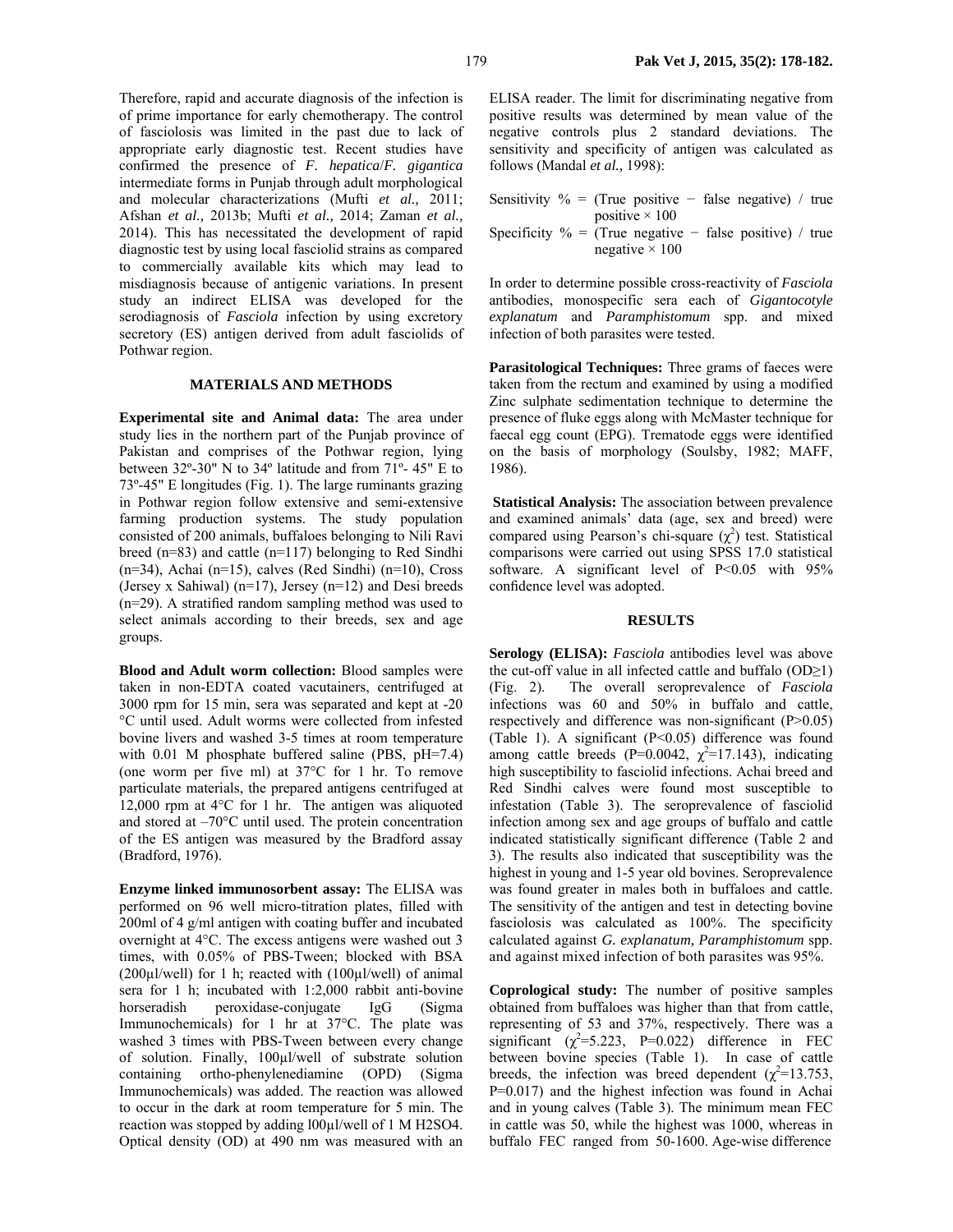**Table 1:** Prevalence (%) of *Fasciola* species infection with respect to buffaloes and cattle

| Variable          |                  | Prevalence | $\gamma$ | P Value  |
|-------------------|------------------|------------|----------|----------|
| <b>ELISA</b> test | Buffaloes (n=83) | 60         | 2.225    | 0.136    |
|                   | Cattle $(n=117)$ | 50         |          |          |
| Faecal analysis   | Buffaloes (n=83) | 53         | 5.223    | $0.022*$ |
|                   | Cattle $(n=117)$ | 37         |          |          |

Data analysis by Pearson's Chi-square  $(\chi^2)$  test; NS=non-significant difference (P>0.05); \*Significant difference (P<0.05).

was also significant in buffalo (Table 2) and cattle (Table 3). There was a significant difference in FEC with cattle age  $(\chi^2=9.805, P=0.007)$ . The age group below 5 years had the highest FEC as compared to other two age groups (Table 3). There was also significant difference between sex of animal and prevalence of fasciolosis in case of cattle  $(\chi^2=6.686, P=0.010)$  as males were more prone to infection than females (Table 3), while in buffalo  $(\chi^2=2.387, P=0.122)$  results were non-significant (Table 2).

**Comparison of two diagnostic tests:** A comparison of the prevalence of fasciolosis in buffalo and cattle by faecal egg count and of positive animals by indirect ELISA test has been presented in Table 4. The results showed that in buffaloes the prevalence of infection based on ELISA and FEC, respectively was 60 and 53%, while in cattle it was 50 and 37%. The prevalence detected by serological analysis was consistently higher than that detected by the coprological test. After contrasting data from ELISA and faecal analysis, it was noted that 45.5% cattle and buffaloes were free from *Fasciola* infection*.* It was also that 11% of the sera analyzed had positive values of indirect-ELISA and negative by faecal analysis (Table 5).

#### **DISCUSSION**

In the present study, both coprological examination and immunodiagnosis were applied for seroepidemiology of bovine fasciolosis in Pothwar region. The conventional method of diagnosis of liver fluke infection was traditionally based on presence of eggs in faeces (Boray, 1985). However, coprological examination has its own limitations with reference to the quantity of faecal sample used and the misidentification of other trematode eggs having similar morphology (Hillyer, 1997; Anderson *et al*., 1999). Conducting faecal screening in the early stages of infection is not beneficial as eggs are usually shed in faeces until about three months after infection and immature liver flukes are in the liver besides this infection due to *Fasciola* residing elsewhere, besides the liver which makes it difficult to detect (Soulsby, 1982). Early diagnosis of fasciolosis using antibody detection tests,

especially during the prepatent period makes ELISA practical for curbing the negative impact of infection on productivity and hence to avert huge economic losses (Sanchez-Andrade *et al*., 2000). Therefore, ELISA has become a commonly used diagnostic test because it is easily automated with high precision. This study emphasized on the evaluation of an indirect ELISA for diagnosis of bovine fasciolosis. *Fasciola* ES antigens used in this assay were isolated from fresh flukes recovered from bovines grazing in Pothwar, Pakistan.

In this study, serology (ELISA) gave a higher prevalence than coprology. This was due to the fact that in seroprevalence antibodies against *Fasciola* antigen are formed within 2 weeks and specific serum antibody titre indicates the animal to be positive. In contrast faecal analysis by egg detection is not possible until after 8-12 weeks post infection, ELISA for early detection is preferred (Bossaert *et al*., 2000). However, the results are not in agreement with Aliyu *et al.* (2014). The reason for the differences in result is they detected *F. gigantica* infection with the antigen and monoclonal antibody of *F. hepatica*. So much lower infection level was recorded with ELISA, as the two species might have marked dissimilarities in their antigenic epitopes*.* 

In current study higher infection rate was in buffaloes as compared to cattle as they reside in closer proximity to water bodies. Their habit of grazing in wet areas close to soil leading to maximum exposure to acquire infection from the snails serving as intermediate host. The results are in agreement to Preston and Allonby (1979) who indicated that the difference in infection level could be due to natural resistance, such that some breeds can mount a better resistance than others. The present study showed mixed results of infection among breeds of cattle and buffaloes studied. These results are not in agreement with the findings of Aliyu *et al.* (2014). The higher prevalence obtained for the endemic and foreign breeds could be because of the fact that these breed compels to graze in areas that could be heavily infested with the intermediate hosts of the liver fluke when in dry season there is shortage of forage.

The age is also an important factor among large ruminants. In the present study prevalence of infection was higher in younger bovines (below 5 years) than older ones (above 5 years), this is in agreement with the results of earlier investigations (Kuchai *et al.,* 2011; Aliyu *et al.*, 2014). The reason for this could be the development of acquired immunity in the older animals which results in resistance (Phiri *et al.,* 2005). To the contrary some studies have reported an increased prevalence of infection in buffalo and cattle with advancing age (Khan *et al.,* 2009).

**Table 2:** Prevalence (%) of *Fasciola* species infection by ELISA test and faecal analysis with respect to age and sex of the buffaloes

| Variable       | <b>ELISA</b> test |       |          | Faecal analysis |        |          |  |
|----------------|-------------------|-------|----------|-----------------|--------|----------|--|
|                | Prevalence (%)    |       | P Value  | Prevalence      |        | P Value  |  |
| Age            |                   |       |          |                 |        |          |  |
| $<$ 1-5 (n=14) | 100               | 11.36 | $0.003*$ | 93              | 12.609 | $0.002*$ |  |
| $6-10$ (n= 19) | 47                |       |          | 32              |        |          |  |
| $>10$ (n=50)   | 54                |       |          | 50              |        |          |  |
| Sex            |                   |       |          |                 |        |          |  |
| Male $(n=6)$   | 100               | 4.27  | $0.039*$ | 83              | 2.387  | 0.122NS  |  |
| Female (n=77)  | 57                |       |          | 51              |        |          |  |

Data analysis by Pearson's Chi-square (χ<sup>2</sup>) test; NS=non-significant difference (P>0.05); \*Significant difference (P<0.05).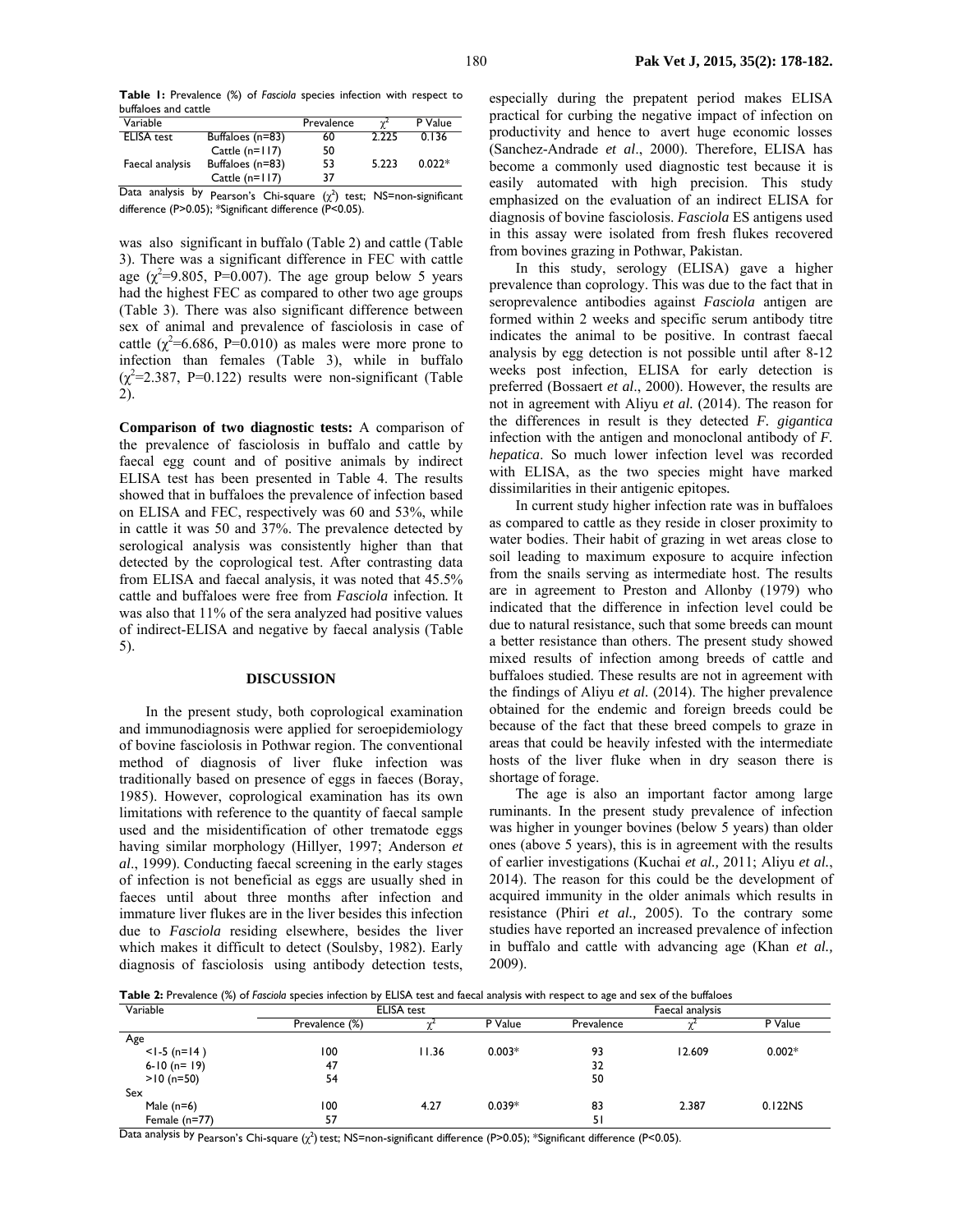

**Fig. 1:** Map of Pakistan showing Pothwar region.

**Table 3:** Prevalence (%) of *Fasciola* species infection by ELISA test and faecal analysis with respect to breed, age and sex of the cattle

| Variable          | <b>ELISA</b> test |        |           | Faecal analysis |        |          |  |
|-------------------|-------------------|--------|-----------|-----------------|--------|----------|--|
|                   | Prevalence (%)    |        | P Value   | Prevalence      |        | P Value  |  |
| <b>Breed</b>      |                   |        |           |                 |        |          |  |
| Red Sindhi (n=34) | 50                | 17.143 | $0.0042*$ | 38              | 13.753 | $0.017*$ |  |
| Achai (n=15)      | 80                |        |           | 60              |        |          |  |
| Crossbreed (n=17) | 53                |        |           | 35              |        |          |  |
| Jersey $(n=12)$   | 42                |        |           | 42              |        |          |  |
| Calves $(n=10)$   | 80                |        |           | 25              |        |          |  |
| Desi/Local (n=29) | 24                |        |           | 17              |        |          |  |
| Age               |                   |        |           |                 |        |          |  |
| $<$ 1-5 (n=10)    | 80                | 12.17  | $0.002*$  | 70              | 9.805  | $0.007*$ |  |
| $6-10$ (n= 78)    | 55                |        |           | 40              |        |          |  |
| $>10$ (n=29)      | 24                |        |           | 17              |        |          |  |
| Sex               |                   |        |           |                 |        |          |  |
| Male $(n=17)$     | 76                | 5.75   | $0.016*$  | 65              | 6.686  | $0.010*$ |  |
| Female $(n=100)$  | 45                |        |           | 22              |        |          |  |

Data analysis by Pearson's Chi-square (χ<sup>2</sup>) test; NS=non-significant difference (P>0.05); \*Significant difference (P<0.05).



Test +/Test -Cont +/ Test - Cont - / Test +

**Fig. 2:** Indirect ELISA by using Excretory Secretory antigen measuring the level of *Fasciola* antibodies in serum sample of bovines. The cut-off values represented with horizontal line, dotted lines indicate the mean OD values.

The present study shows a higher infection rate in males as compared to females, the results are not in agreement with findings obtained in Nigeria (Aliyu *et al.*, 2014). This could be due to very small sample of males as

compared to large number of female samples, which are usually maintained for breeding and milk purpose (Phiri *et al.,* 2005). Whereas, Maqbool *et al.* (2002) reported that infection rate was almost equal in both sexes.

In Pakistan prevalence of fasciolosis in bovines by both *Fasciola* spp. was previously been reported to be 25.46 percent (Khan *et al*, 2009), 14.71 percent (Maqbool *et al.,* 2002), 10.48 percent (Sahar, 1996), 17.68 percent (Chaudhry and Niaz, 1984) and 23.97 percent (Masud and Majid, 1984). This study reported the highest incidence to date (55 percent). One possible reason for the high infection rate may be the inability of farmers to treat the disease due to lack of local available drugs (Jabbar *et al*., 2006). If a certain drug is frequently used for a longer time with wrong doses than resistance against fasciolicides is likely to develop (Fairweather and Boray, 1999).

**Conclusion:** Results indicated that indirect ELISA could be an efficient rapid diagnostic method as compare to coprology limits the diagnosis in latent period. Therefore